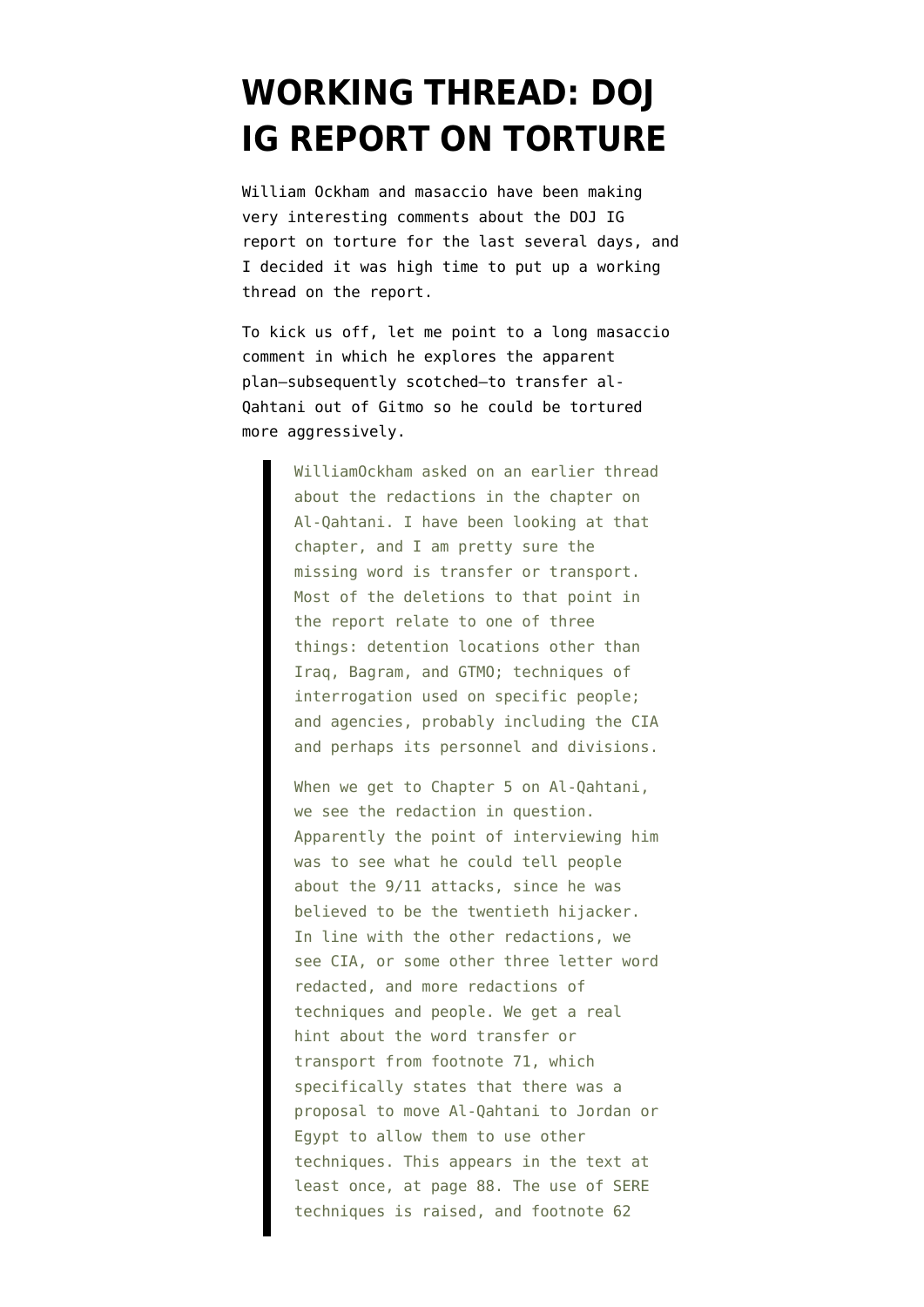says that these include dietary manipulation, sleep deprivation, nudity and waterboarding. There are several other mentions of the use of waterboarding.

There are several references to the intention of the military to very aggressive techniques, using words like relentless, and sustained attack (p. 90). Then there is this:

> According to the FBI, [its agents] had concerns not only about the proposed techniques, but also about the "glee" with which the would-be participants discussed their respective roles in carrying out these techniques and the "utter lack of sophistication" and "circus-like atmosphere" within this interrogation strategy session.

This lead me to speculate that the key to the redaction is that the transfer in question is not the transfer to Jordan or Egypt, but to an American black site where US personnel or contractors would torture him. Since waterboarding is mentioned, and other techniques are deleted, I think there is a chance the redacted techniques may be even more medieval.

There are two other interesting things. First, the whole discussion is in the context of deciding whether the FBI or the DoD would head up the interrogation. The FBI took the position that its techniques were best if they were given plenty of time for them to work, while DoD should take the lead if there was an immediate need for military intelligence. Once Al-Qahtani was captured, it seems obvious that FBI should take the lead, since their